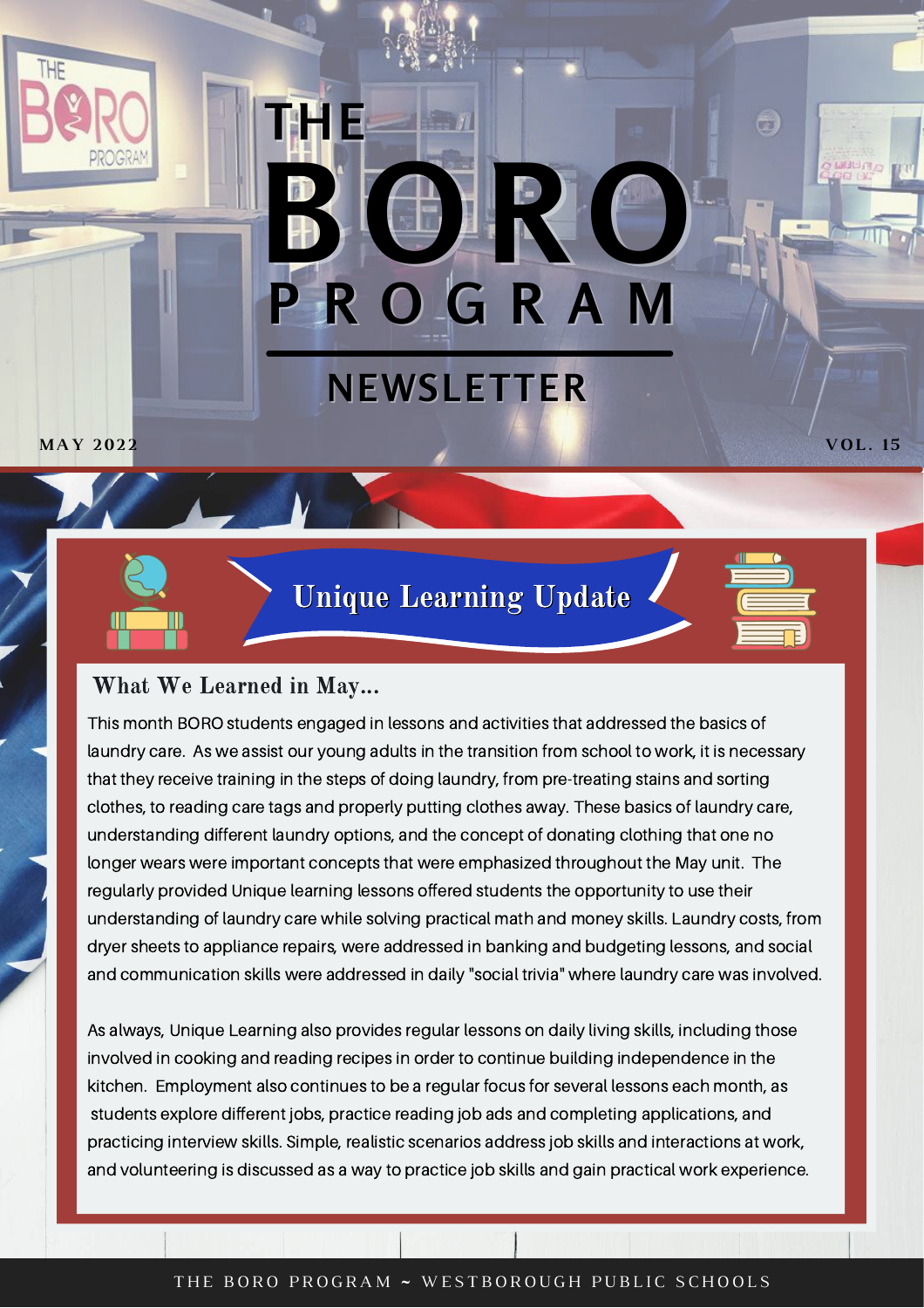## **BORO students and staff had a blast socializing with friends at the WHS Best Buddies Field Day and Friendship Ball!**



# **Teamwork Makes the Dream Work!**



**BORO students have been busy packaging special orders in the Sugar Shack this month.**



**Watch as Gia demonstrates how we fold merchandise in the store!**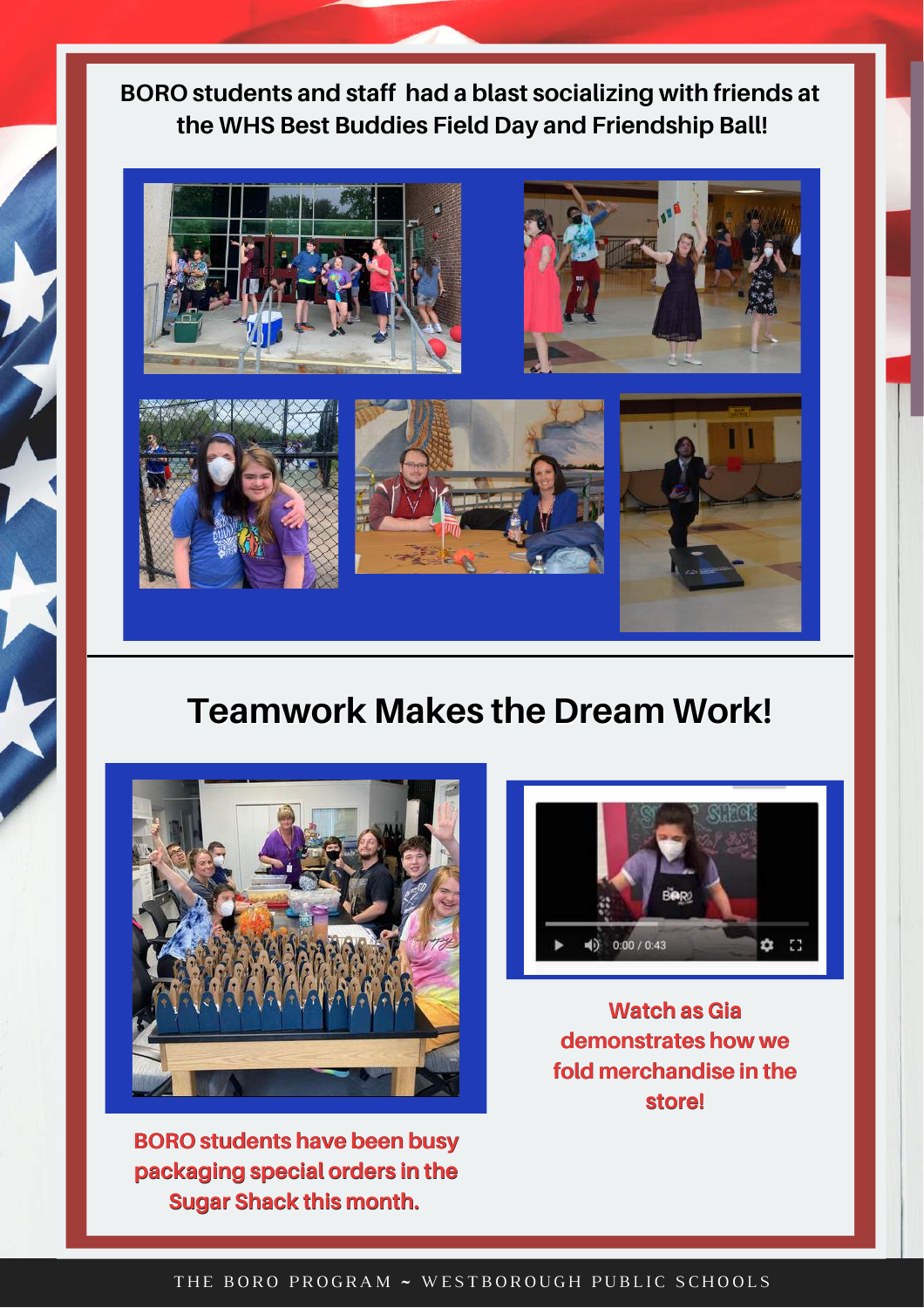



## **Visit us in store on online to find sweet gifts for all the GRADS and DADS in your life!**

**508.796.2200**

**15 E. Main Street, Westborough [shop.borosugarshack.com](https://shop.borosugarshack.com/)**

WPS employees receive 15% off everyday! \*excludes special orders andsale items

THE BORO PROGRAM ~ WESTBOROUGH PUBLIC SCHOOLS